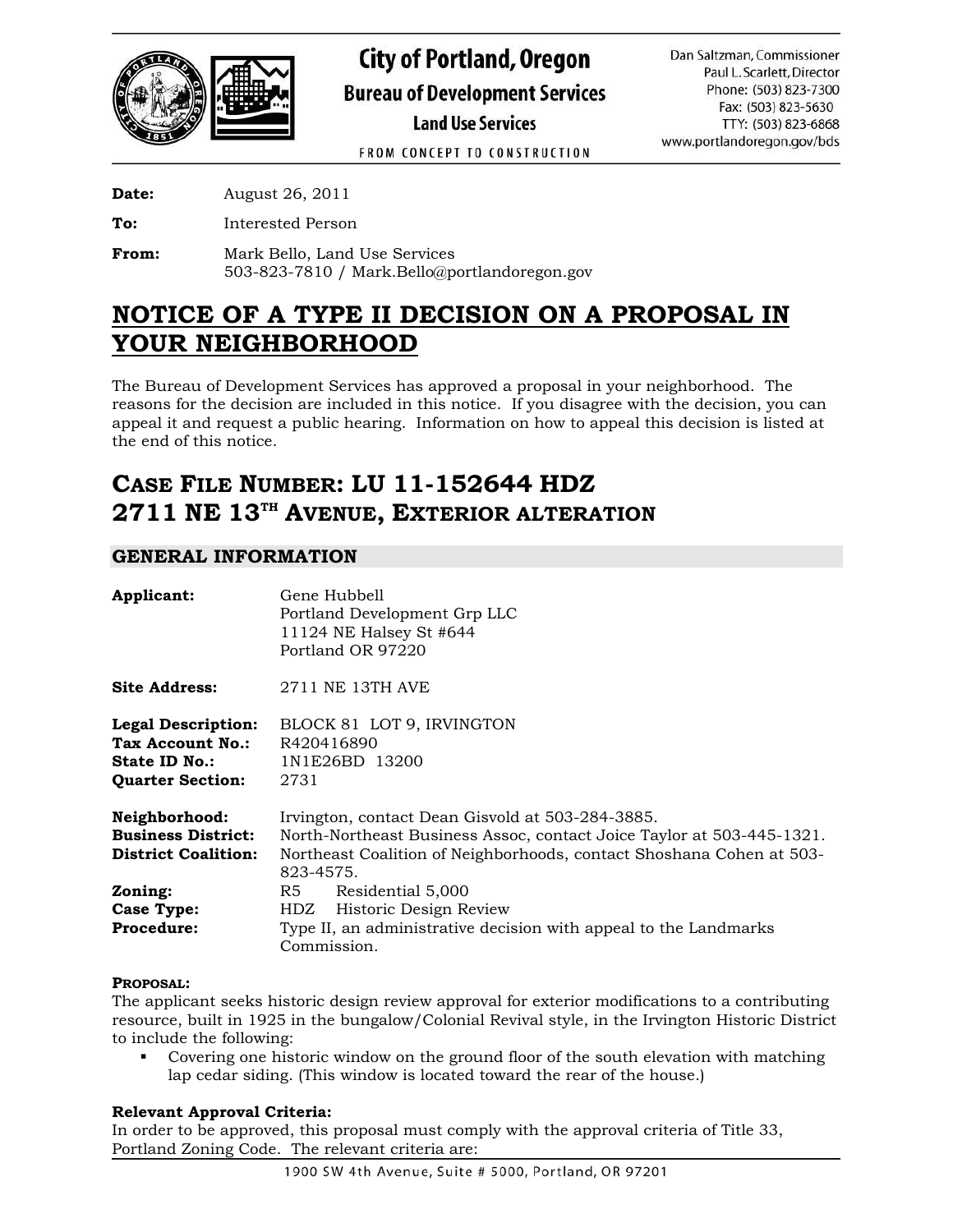- 
- 33.846 Historic Review 33.846.060.G Approval Criteria

# **ANALYSIS**

**Site and Vicinity:** The house is a bungalow with Colonial Revival stylistic overtones. It has a strong architectural form with a prominent gable parallel to the street with a well-integrated shed roof dormer. The front porch is a strong feature that directs attention to the front façade and strong street presence.

The contributing resources in Irvington range in design character from expressions of the late Victorian Era styles, especially Queen Anne, through the many Period Revival modes of the early decades of the Twentieth Century, to a few early modernist examples. Adjacent to this site, to the south, is a particularly strong example of Dutch Colonial.

In terms of the streetscape, the numbered north-south avenues in Irvington form rather long block faces which the houses generally address. The bungalow faces NE 13th Avenue while the Dutch colonial to the south faces NE Knott Street. All streets are lined with mature street trees, including NE 13th Avenue and NE Knott Street. Original development in many cases included garages or other accessory structures accessed by a variety of driveway types on mid-block sites. The applicant's site also contains a detached garage in the southwest corner.

**Zoning:** The Residential 5,000 (R5) single-dwelling zone is intended to preserve land for housing and to provide housing opportunities for individual households. The zone implements the comprehensive plan policies and designations for single-dwelling housing. Minimum lot size is 3,000 square feet, with minimum width and depth dimensions of 36 and 50 feet, respectively. Minimum densities are based on lot size and street configuration. Maximum densities are 1 lot per 5,000 square feet of site area.

The Historic Resource Protection Overlay zone protects certain historic resources in the region and preserves significant parts of the region's heritage. The regulations implement Portland's Comprehensive Plan policies that address historic preservation. These policies recognize the role historic resources have in promoting the education and enjoyment of those living in and visiting the region. The regulations foster pride among the region's citizens in their city and its heritage. Historic preservation beautifies the city, promotes the city's economic health, and helps to preserve and enhance the value of historic properties.

**Land Use History:** City records indicate there are no prior land use reviews for this site.

**Agency Review:** A Notice of Proposal in your Neighborhood was mailed on **July 21, 2011**. The following Bureaus have responded with no issues or concerns about the proposal:

- 1. Bureau of Environmental Services
- 2. Bureau of Transportation Engineering and Development Review
- 3. Water Bureau
- 4. Fire Bureau
- 5. Site Development Review Section of BDS
- 6. Bureau of Parks, Forestry Division
- 7. Life Safety Plans Examiner, Bureau of Development Services

**Neighborhood Review:** A Notice of Proposal in Your Neighborhood was mailed on **July 21, 2011**. No written responses have been received from notified property owners in response to the proposal. The Irvington Land Use Committee reports receiving a comment from a neighbor in support of the project. Irvington also supports the application: "The Committee notes the proposed window removal is well back form the front of the house, is not character defining, and is proposed to be covered over with historically matching siding."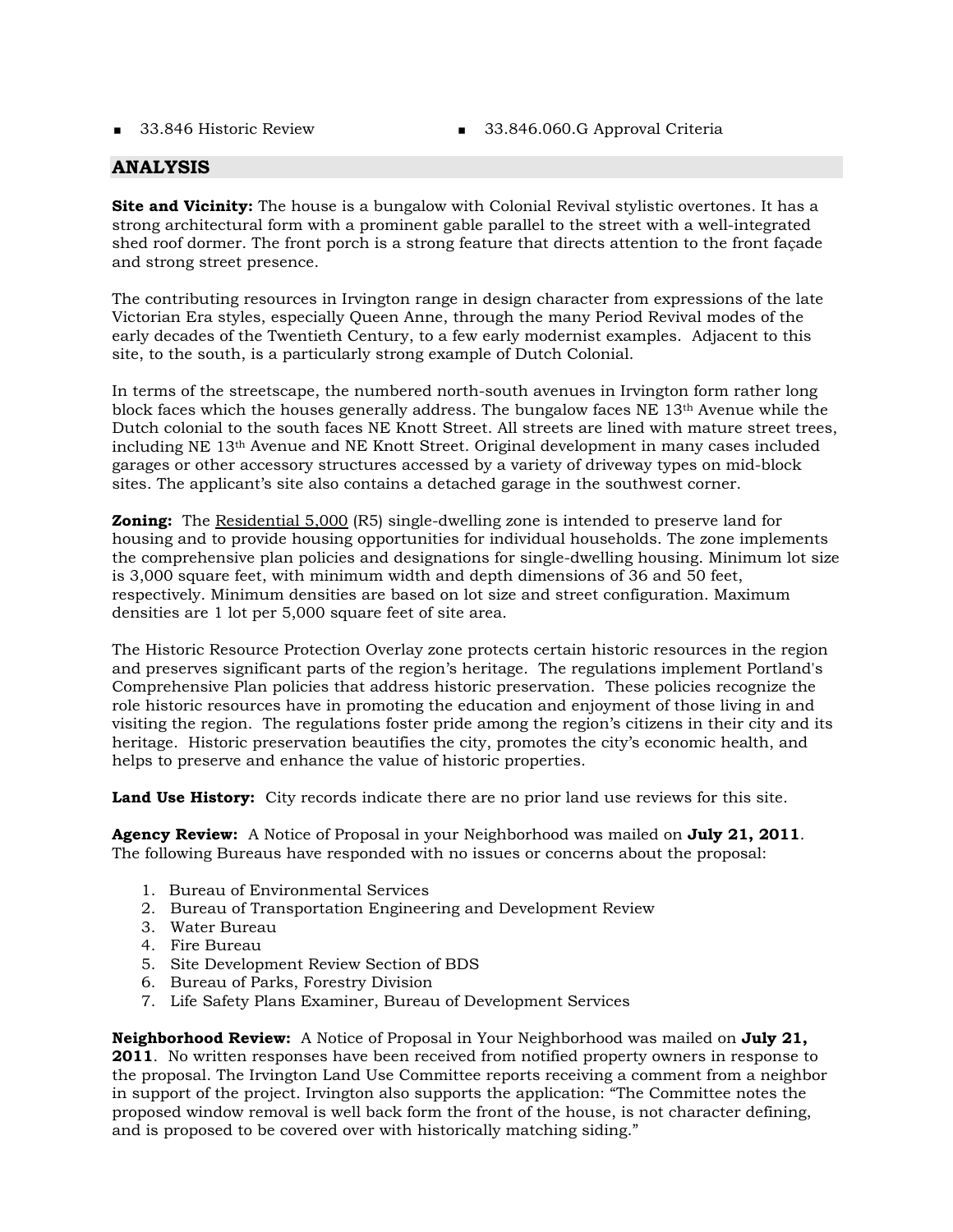# **ZONING CODE APPROVAL CRITERIA**

## **Chapter 33.846.060 - Historic Design Review**

#### **Purpose of Historic Design Review**

Historic Design Review ensures the conservation and enhancement of the special characteristics of historic resources.

#### **Historic Design Review Approval Criteria**

Requests for historic design review will be approved if the review body finds the applicant has shown that all of the approval criteria have been met.

**Findings:** The site is within the Irvington Historic District and the proposal is for nonexempt treatment. Therefore Historic Design Review approval is required. The approval criteria are those listed in *33.846.060 G – Other Approval Criteria*.

*Staff has considered all guidelines and addressed only those applicable to this proposal.* 

## **33.846.060 G - Other Approval Criteria**

**1. Historic character.** The historic character of the property will be retained and preserved. Removal of historic materials or alteration of features and spaces that contribute to the property's historic significance will be avoided.

**Findings:** The window to be covered is located at the rear of the house and can be viewed from the street only at a distance and an oblique angle. The window will be covered by matching lap siding so the only change will be the reduction of the number of visible windows on this façade and an increase in the amount of visible lap siding. The small scale of the alteration and the compatibility of the new siding material will have a minimal effect on the historic district. *This criterion is met.*

**4. Historic features.** Generally, deteriorated historic features will be repaired rather than replaced. Where the severity of deterioration requires replacement, the new feature will match the old in design, color, texture, and other visual qualities and, where practical, in materials. Replacement of missing features must be substantiated by documentary, physical, or pictorial evidence.

**Findings:** The covering of an existing window and with lap siding that matches existing lap sidling elsewhere on the south façade of the house is being undertaken in order to accommodate changes to the kitchen floor plan. Although the proposal removes the visible evidence of an historic element, it will not have an adverse effect on this individual resource's ability to contribute to the character of the Irvington Historic District because the changes are at the rear and minimally viewable from the public right-of-way. *This criterion is met.* 

**8. Architectural compatibility.** New additions, exterior alterations, or related new construction will be compatible with the resource's massing, size, scale, and architectural features. When retrofitting buildings or sites to improve accessibility for persons with disabilities, design solutions will not compromise the architectural integrity of the historic resource.

**9. Hierarchy of compatibility**. Exterior alterations and additions will be designed to be compatible primarily with the original resource, secondarily with adjacent properties, and finally, if located within a Historic or Conservation District, with the rest of the district. Where practical, compatibility will be pursued on all three levels.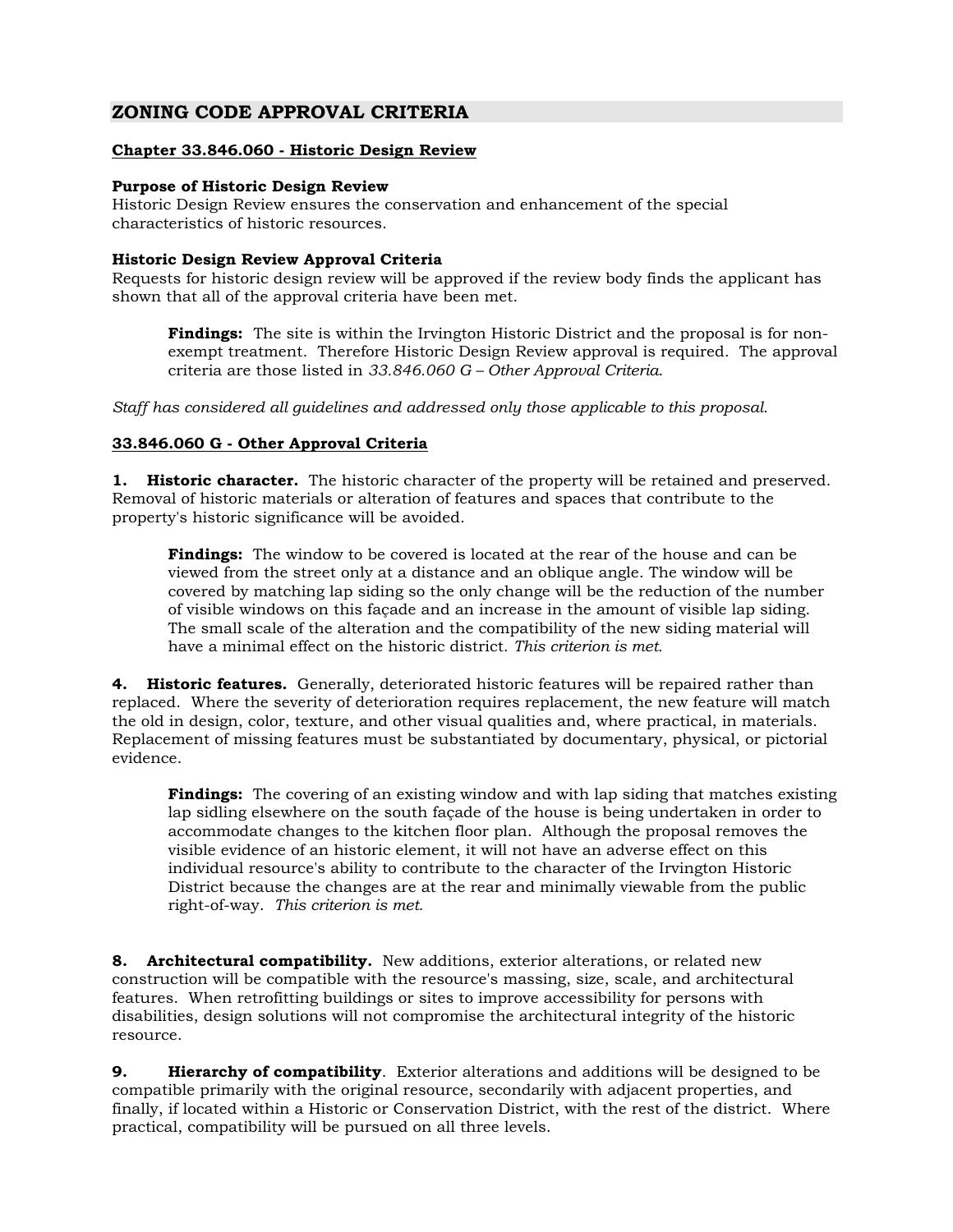**Findings for Criteria 8, and 9:** The covering of an existing window with lap siding does not affect the house's massing, size, or scale. Architectural features such as fenestration and cladding will retained. There will be one fewer window, at an unobtrusive location, and additional matching siding. The original design is not compromised with this rebalancing. The neighboring home and the neighborhood will not suffer from incompatible alteration. The lap siding can be removed and the current design reintroduced, if desired because the window will remain in place. *These criteria are met.*

## **DEVELOPMENT STANDARDS**

Unless specifically required in the approval criteria listed above, this proposal does not have to meet the development standards in order to be approved during this review process. The plans submitted for a building or zoning permit must demonstrate that all development standards of Title 33 can be met, or have received an Adjustment or Modification via a land use review prior to the approval of a building or zoning permit.

# **CONCLUSIONS**

The proposed minor alteration will accommodate the needs of the applicant without having an adverse effect on the character of the Irvington Historic District. The purpose of the Historic Design Review process is to ensure that additions, new construction, and exterior alterations to historic resources do not compromise their ability to convey historic significance. This proposal meets the applicable Historic Design Review criteria and therefore warrants approval.

# **ADMINISTRATIVE DECISION**

Approval of covering of one existing window with lap siding on a contributing resource in the Irvington Historic District;

Approval per Exhibits C-1 and C-2, signed and dated August 24, 2011, subject to the following condition:

A. As part of the building permit application submittal, the following development-related condition must be noted on each of the four required site plans or included as a sheet in the numbered set of plans. The sheet on which this information appears must be labeled "ZONING COMPLIANCE PAGE- Case File LU 11-152644 HDZ." All requirements must be graphically represented on the site plan, landscape, or other required plan and must be labeled "REQUIRED."

| <b>Staff Planner: Mark Bello</b> |                                                                    |                    |
|----------------------------------|--------------------------------------------------------------------|--------------------|
|                                  |                                                                    |                    |
| Decision rendered by:            |                                                                    | on August 24, 2011 |
|                                  | By authority of the Director of the Bureau of Development Services |                    |

#### By authority of the Director of the Bureau of Devel<del>opment S</del>

## **Decision mailed: August 26, 2011**

**About this Decision.** This land use decision is **not a permit** for development. Permits may be required prior to any work. Contact the Development Services Center at 503-823-7310 for information about permits.

**Procedural Information.** The application for this land use review was submitted on June 28, 2011, and was determined to be complete on **July 19, 2011**.

*Zoning Code Section 33.700.080* states that Land Use Review applications are reviewed under the regulations in effect at the time the application was submitted, provided that the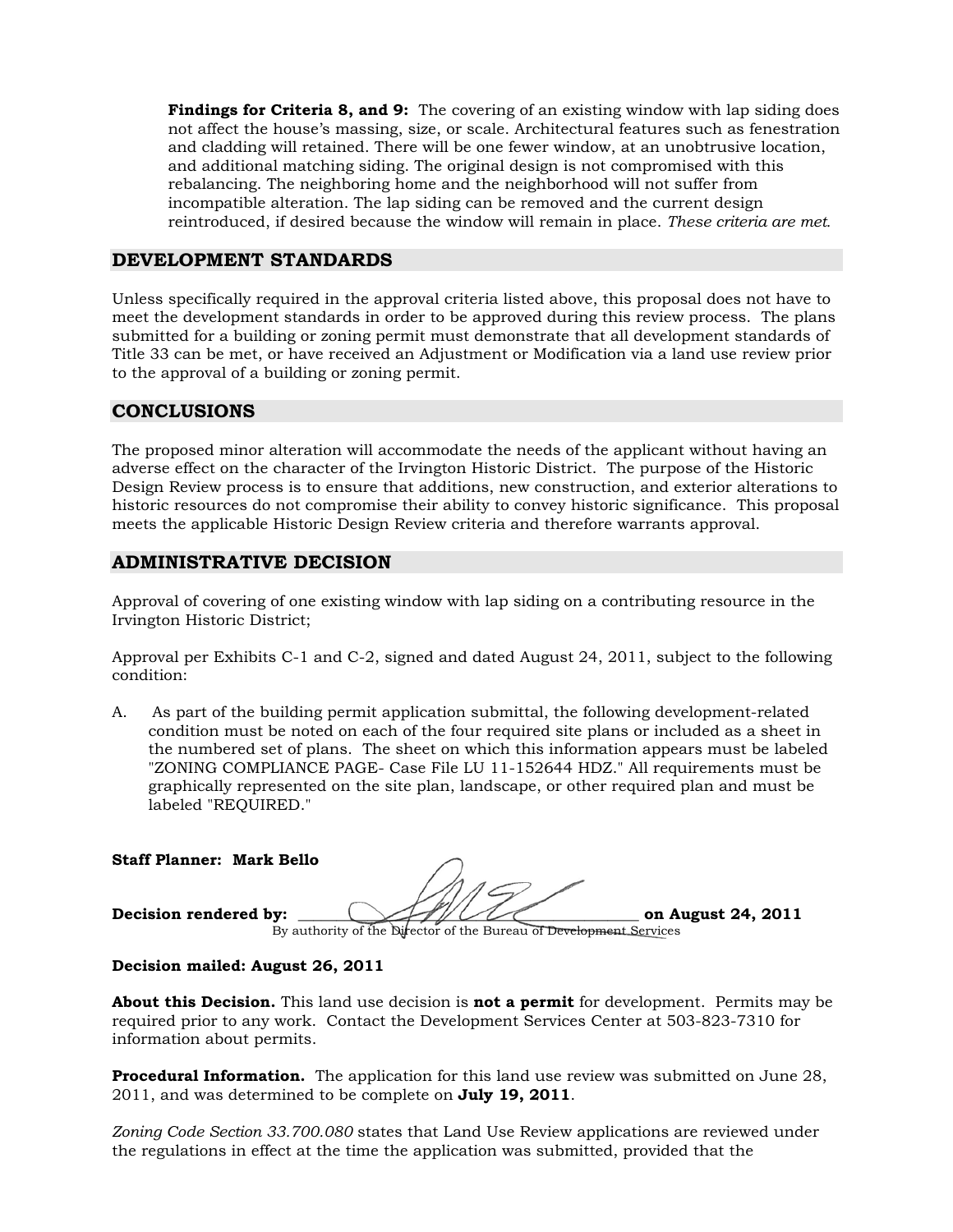application is complete at the time of submittal, or complete within 180 days. Therefore this application was reviewed against the Zoning Code in effect on June 28, 2011.

*ORS 227.178* states the City must issue a final decision on Land Use Review applications within 120-days of the application being deemed complete. The 120-day review period may be waived or extended at the request of the applicant. In this case, the applicant did not waive or extend the 120-day review period. Unless further extended by the applicant, **the 120 days will expire on: November 16, 2011.**

#### **Some of the information contained in this report was provided by the applicant.**

As required by Section 33.800.060 of the Portland Zoning Code, the burden of proof is on the applicant to show that the approval criteria are met. The Bureau of Development Services has independently reviewed the information submitted by the applicant and has included this information only where the Bureau of Development Services has determined the information satisfactorily demonstrates compliance with the applicable approval criteria. This report is the decision of the Bureau of Development Services with input from other City and public agencies.

**Conditions of Approval.** If approved, this project may be subject to a number of specific conditions, listed above. Compliance with the applicable conditions of approval must be documented in all related permit applications. Plans and drawings submitted during the permitting process must illustrate how applicable conditions of approval are met. Any project elements that are specifically required by conditions of approval must be shown on the plans, and labeled as such.

These conditions of approval run with the land, unless modified by future land use reviews. As used in the conditions, the term "applicant" includes the applicant for this land use review, any person undertaking development pursuant to this land use review, the proprietor of the use or development approved by this land use review, and the current owner and future owners of the property subject to this land use review.

**Appealing this decision.** This decision may be appealed to the Landmarks Commission, which will hold a public hearing. Appeals must be filed **by 4:30 PM on September 9, 2011** at 1900 SW Fourth Ave. Appeals can be filed Tuesday through Friday on the first floor of the Development Services Center until 3 p.m. After 3 p.m. and Mondays, appeals must be submitted to the receptionist at the front desk on the fifth floor. **An appeal fee of \$250 will be charged**. The appeal fee will be refunded if the appellant prevails. There is no fee for ONI recognized organizations appealing a land use decision for property within the organization's boundaries. The vote to appeal must be in accordance with the organization's bylaws. Assistance in filing the appeal and information on fee waivers is available from BDS in the Development Services Center. Please see the appeal form for additional information.

The file and all evidence on this case are available for your review by appointment only. Please call the Request Line at our office, 1900 SW Fourth Avenue, Suite 5000, phone 503-823-7617, to schedule an appointment. I can provide some information over the phone. Copies of all information in the file can be obtained for a fee equal to the cost of services. Additional information about the City of Portland, city bureaus, and a digital copy of the Portland Zoning Code is available on the internet at [www.portlandonline.com](http://www.ci.portland.or.us/).

**Attending the hearing.** If this decision is appealed, a hearing will be scheduled, and you will be notified of the date and time of the hearing. The decision of the Landmarks Commission is final; any further appeal must be made to the Oregon Land Use Board of Appeals (LUBA) within 21 days of the date of mailing the decision, pursuant to ORS 197.620 and 197.830. Contact LUBA at 550 Capitol St. NE, Suite 235, Salem, Oregon 97301, or phone 1-503-373-1265 for further information.

Failure to raise an issue by the close of the record at or following the final hearing on this case, in person or by letter, may preclude an appeal to the Land Use Board of Appeals (LUBA) on that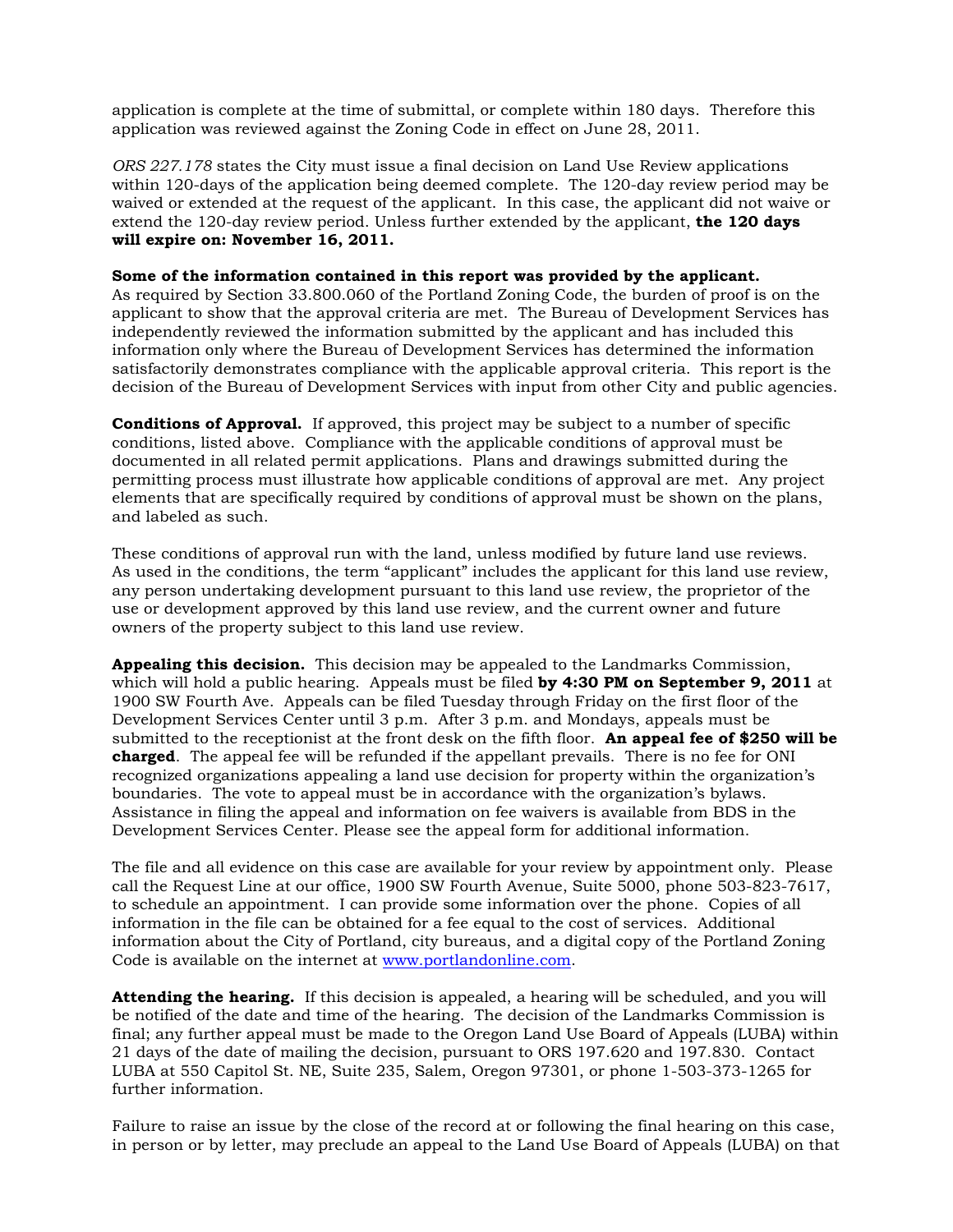issue. Also, if you do not raise an issue with enough specificity to give the Landmarks Commission an opportunity to respond to it, that also may preclude an appeal to LUBA on that issue.

### **Recording the final decision.**

If this Land Use Review is approved the final decision must be recorded with the Multnomah County Recorder. A few days prior to the last day to appeal, the City will mail instructions to the applicant for recording the documents associated with their final land use decision.

- *Unless appealed,* The final decision may be recorded on or after **September 12, 2011.**
- A building or zoning permit will be issued only after the final decision is recorded.

The applicant, builder, or a representative may record the final decision as follows:

- By Mail: Send the two recording sheets (sent in separate mailing) and the final Land Use Review decision with a check made payable to the Multnomah County Recorder to: Multnomah County Recorder, P.O. Box 5007, Portland OR 97208. The recording fee is identified on the recording sheet. Please include a self-addressed, stamped envelope.
- In Person: Bring the two recording sheets (sent in separate mailing) and the final Land Use Review decision with a check made payable to the Multnomah County Recorder to the County Recorder's office located at 501 SE Hawthorne Boulevard, #158, Portland OR 97214. The recording fee is identified on the recording sheet.

For further information on recording, please call the County Recorder at 503-988-3034 For further information on your recording documents please call the Bureau of Development Services Land Use Services Division at 503-823-0625.

**Expiration of this approval.** An approval expires three years from the date the final decision is rendered unless a building permit has been issued, or the approved activity has begun.

Where a site has received approval for multiple developments, and a building permit is not issued for all of the approved development within three years of the date of the final decision, a new land use review will be required before a permit will be issued for the remaining development, subject to the Zoning Code in effect at that time.

Zone Change and Comprehensive Plan Map Amendment approvals do not expire.

**Applying for your permits.** A building permit, occupancy permit, or development permit may be required before carrying out an approved project. At the time they apply for a permit, permittees must demonstrate compliance with:

- All conditions imposed herein;
- All applicable development standards, unless specifically exempted as part of this land use review;
- All requirements of the building code; and
- All provisions of the Municipal Code of the City of Portland, and all other applicable ordinances, provisions and regulations of the City.

#### **EXHIBITS**

#### NOT ATTACHED UNLESS INDICATED

- A. Applicant's Statement
- B. Zoning Map (attached)
- C. Plans/Drawings:
	- 1. Site Plan (attached)
	- 2. Elevations (attached)
- D. Notification information:
	- 1. Mailing list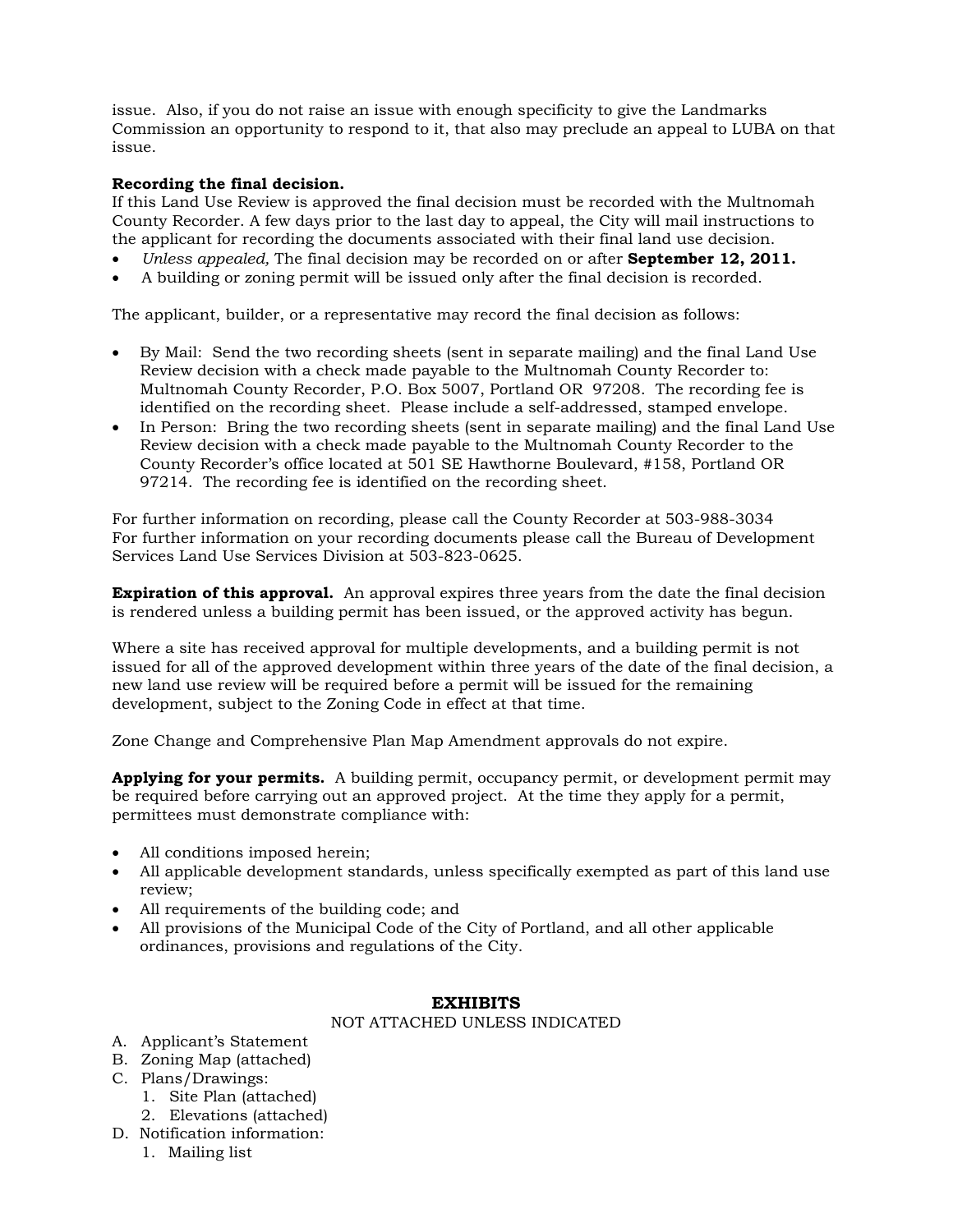- 2. Mailed notice
- E. Agency Responses:
	- 1. Bureau of Environmental Services
	- 2. Bureau of Transportation Engineering and Development Review
	- 3. Water Bureau
	- 4. Fire Bureau
	- 5. Site Development Review Section of BDS
	- 6. Bureau of Parks, Forestry Division
	- 7. Life Safety Plans Examiner, Bureau of Development Services
- F. Correspondence:
	- 1. Jim Barta, ICA Land Use Committee, August 22, 2011
- G. Other:
	- 1. Original LU Application
	- 2. Site History Research
	- 3. Architectural Survey Data for Irvington Historic District

**The Bureau of Development Services is committed to providing equal access to information and hearings. Please notify us no less than five business days prior to the event if you need special accommodations. Call 503-823-7300 (TTY 503-823-6868).**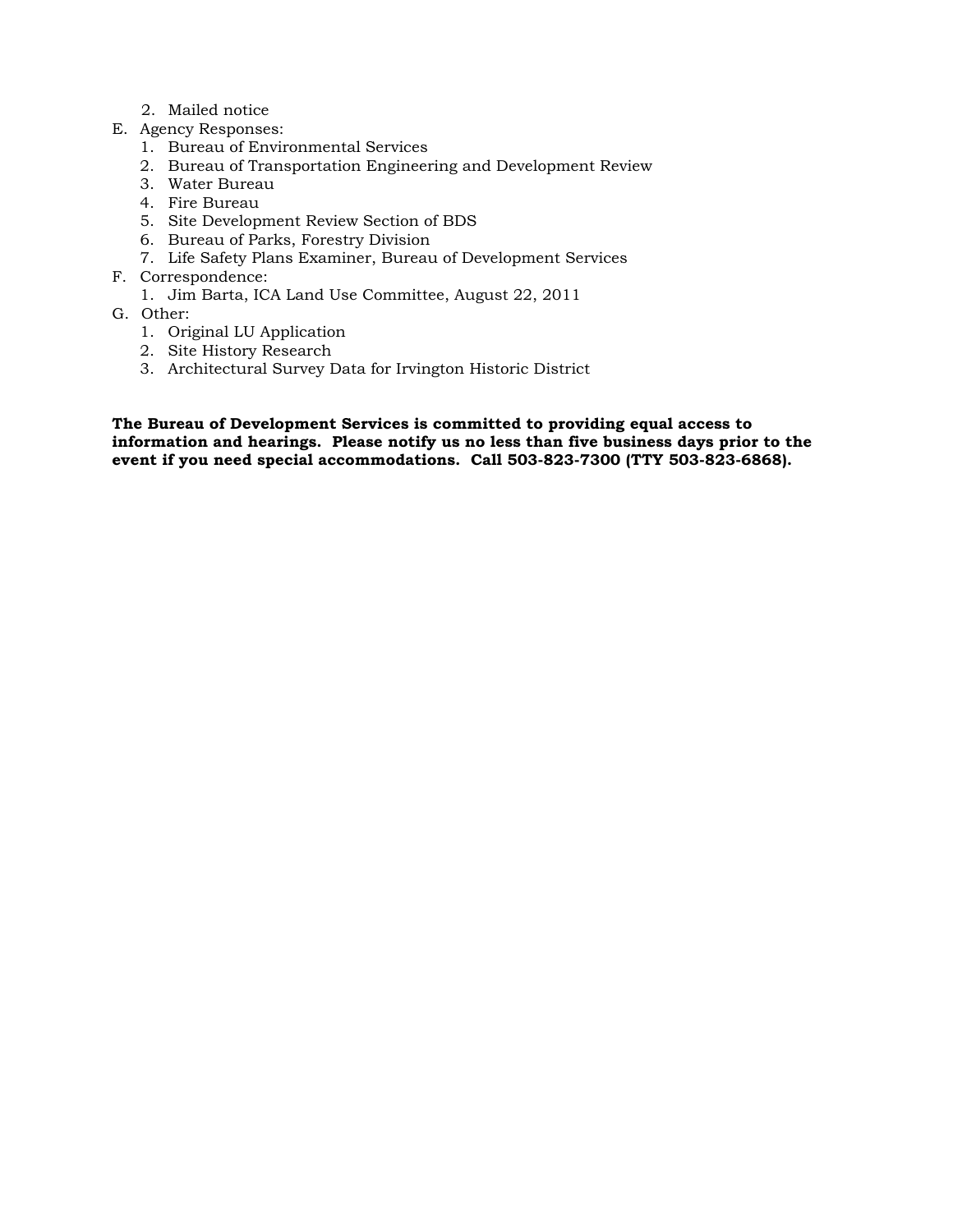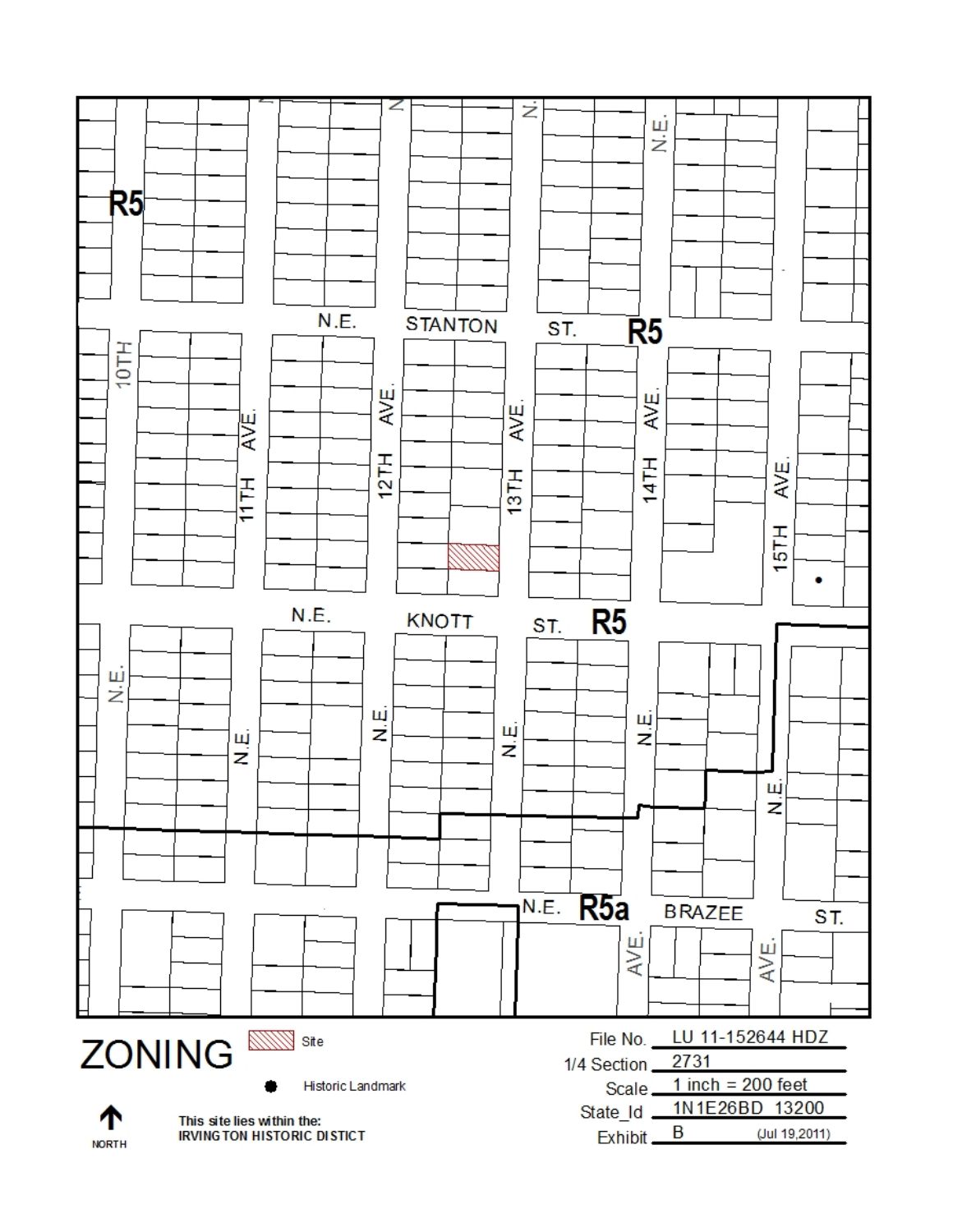